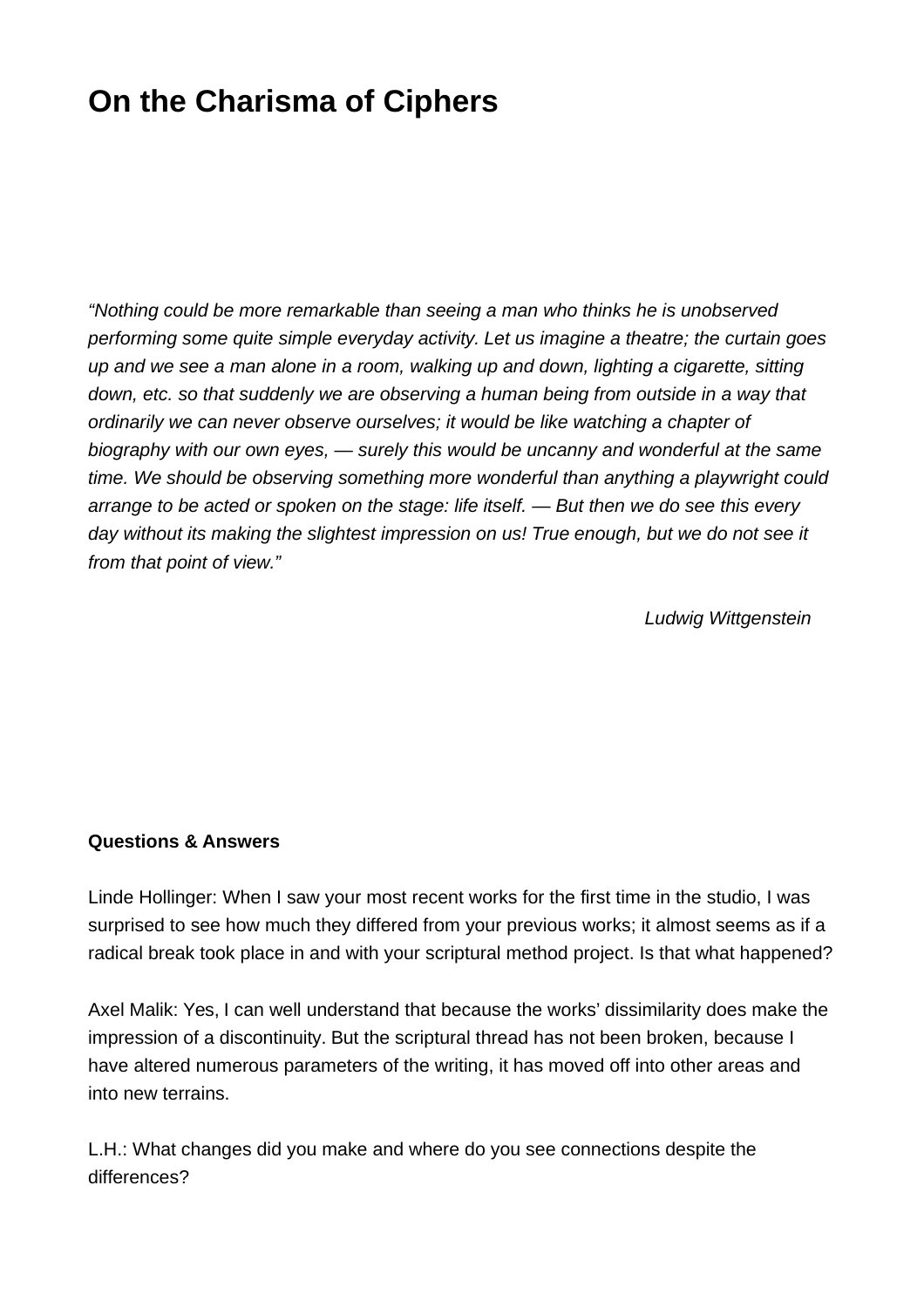A.M.: Firstly, the size of the movements is decisive. The vibration space of the individual settings is no longer linked to the miniature. The sign-like characters now shimmer, shoo and rush their way through a limitless area. Just as every letter has a virtual space at its disposal, each sign previously had such an imaginary rectangular enclosure. This setting of boundaries and tension in the action space—the field of occurrence for the implosion of the movement amounted to an average of two centimeters—was the requirement and prerequisite for the gestures in their structure matrix to be able to develop such a high degree of difference and complexity. By comparison, the emphasis of the now much larger traces of movement is no longer oriented inward in terms of motor function and spin. They are less encapsulated in their form and as well as their figuration, but more dispersed and less graspable instead.

L.H.: Isn't that also related to the row, what has become of it?

A.M.: Yes, precisely, the row; it is a fixed point in the movement, the ground on which the movement is located. The row is simultaneously a specification and parameter for the line of vision. Because the alignment of the rows has been dissolved in many of the recent work, the settings are moving away from the vertical stand, becoming more fleeing and striving instead.

L.H.: In this way, the irregularity and instability jumps from inside the sign to the total area of the picture. But how did the sign's fine line become transformed into these diffuse physical forms?

A.M.: The writing movement changed its aggregate state when I began using coarser writing instruments, utensils that can unfold and withstand much greater pressure such as thick medical syringes and especially massive poster pens. The gesture of the act of writing has thus been expanded from the hand to encompass the whole body. Movements that were previously much more inwardly curved now expand into increasingly open torsions. The settings sometime get very close to each other, arriving at a tight obtrusiveness. And even when there is more space between them, they can still mutually reach out to each other spatially over larger distances. It is a relationship system consisting of flowing contacts and dynamic networks. By changing from black to opaque ink and making use of broad poster pens, the previously thin line of writing now attains an expansive physical structure. The movement procedure itself is still a guided drawn line, but the consequences of pressure, twisting moments and centrifugal forces now cause the line to no longer remain in its track and to resemble such occurrences as being spilt, squirted, broken or shredded. The scriptural core of the movement line is cast in it.

L.H.: What has happened in the sphere-like fluctuating pictures?